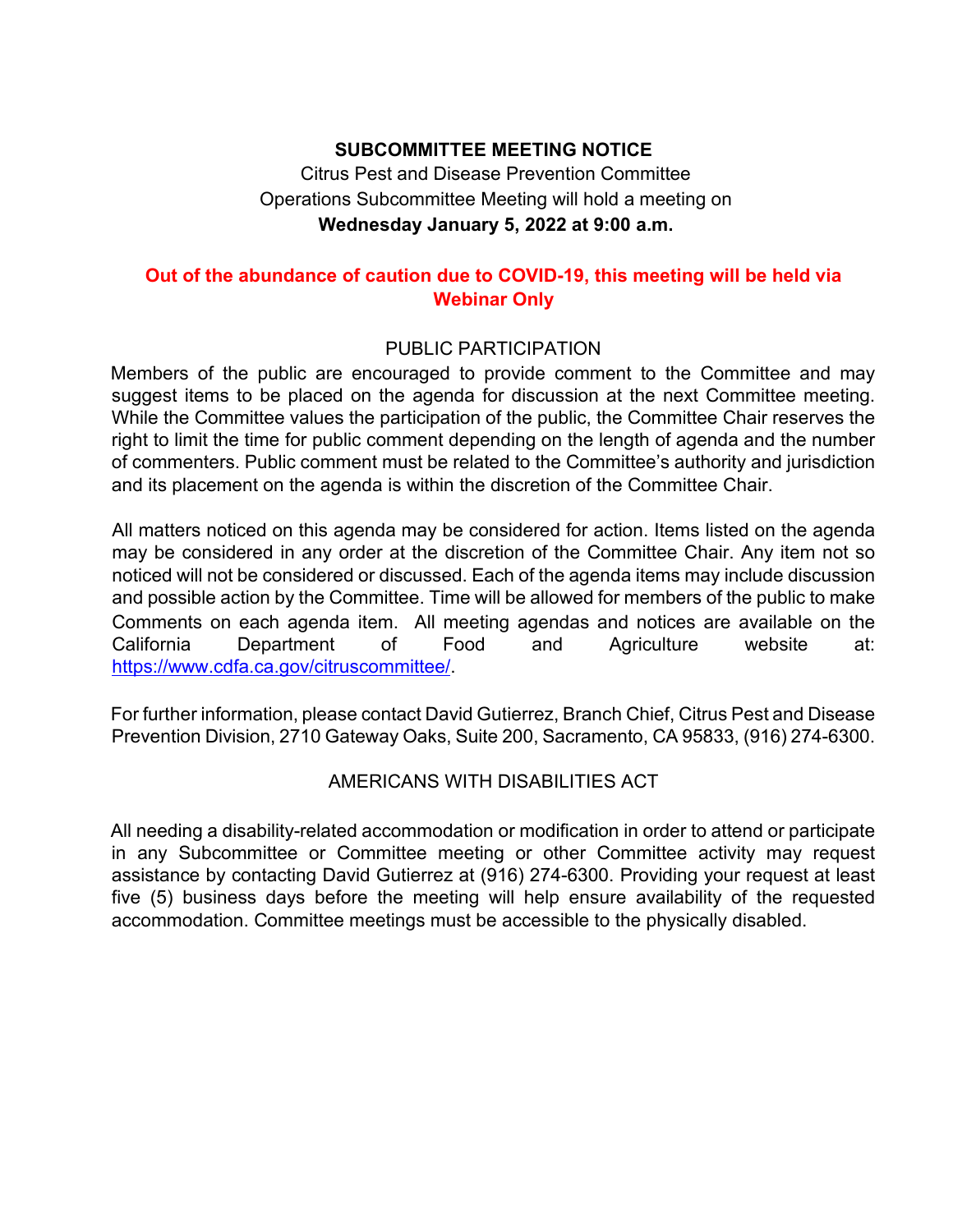## **January 5, 2022 Citrus Pest and Disease Prevention Committee Operations Subcommittee Meeting 9:00 a.m.**

#### **Out of the abundance of caution due to COVID-19, this meeting will be held via Webinar Only**

– This Meeting is Open to the General Public and Available via Webinar –

Reserve your Webinar seat now at:

[https://attendee.gotowebinar.com/register/1788759596120173581](https://gcc02.safelinks.protection.outlook.com/?url=https%3A%2F%2Fattendee.gotowebinar.com%2Fregister%2F1788759596120173581&data=04%7C01%7CDavid.Gutierrez%40cdfa.ca.gov%7Cbea1198659bb42221c1d08d8c8b071b2%7Cafdfd251a22248978cbaae68cabfffbc%7C0%7C0%7C637480007431111524%7CUnknown%7CTWFpbGZsb3d8eyJWIjoiMC4wLjAwMDAiLCJQIjoiV2luMzIiLCJBTiI6Ik1haWwiLCJXVCI6Mn0%3D%7C1000&sdata=SwotOJom%2F1ut7nY9foWrOMISoF4atmhEKlwREltLecY%3D&reserved=0) 

 or call in anonymously at: To log in anonymously please use guest and a blind email account Toll Free Number: 877-309-2071 Participant Code: 513-058-618 (Attendee will be in listen mode)

# **AGENDA**

| 1. Call to Order, Roll Call, Introductions                                                                                                                                                                          | <b>Keith Watkins</b>                                                                    |
|---------------------------------------------------------------------------------------------------------------------------------------------------------------------------------------------------------------------|-----------------------------------------------------------------------------------------|
| 2. Strategic Priority 1 – Find and Eradicate Huanglongbing<br>a. HLB Detection, Delimitation, and Tree Removal<br>b. Laboratory Update<br>c. HLB Risk Survey                                                        | Anmol Joshi<br>Lucita Kumagai<br>David Phong                                            |
| 3. Strategic Priority 2 - Control ACP Movement and Enforce Regulations<br>a. Regulatory Activity Update<br>b. County NOV, Tracking and Activities<br>c. Grate Cleaning Update                                       | Keith Okasaki<br>Keith Okasaki<br>Keith Okasaki                                         |
| 4. Strategic Priority 3 – ACP Control/Suppression<br>a. Trapping, Treatment, and Staffing Updates<br>i. Southern District<br>ii. Central District<br>iii. Northern District<br>iv. Regional/GL ACP<br>v. Biocontrol | Anmol Joshi<br>Jennifer Willems<br>Zachary McCormack<br>Sara Khalid<br>Dr. David Morgan |
| 5. Strategic Priority 4 – Improve Data Technology, Analysis and Sharing<br>a. DATOC Update<br>b. Data Management Report                                                                                             | Dr. Neil McRoberts<br><b>Rick Dunn</b>                                                  |
| 6. Other Items and Adjournment                                                                                                                                                                                      |                                                                                         |

a. PEIR Update Victoria Hornbaker